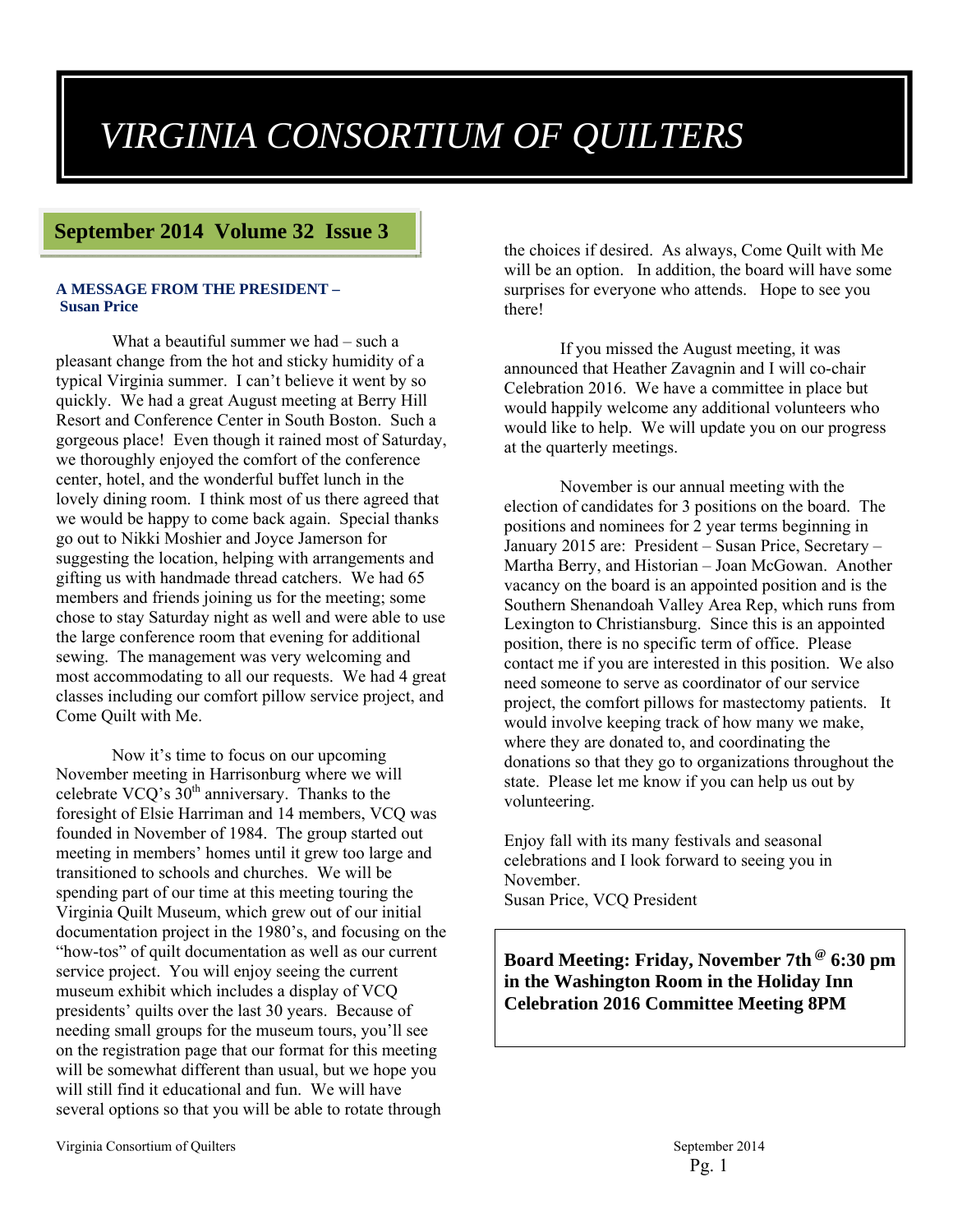### *MEET YOUR BOARD OF DIRECTORS*

VCQ Board & Area Reps 2014

|                | <b>Position</b>                          | <b>Name</b>               | <b>Phone</b> | E-mail                                  |
|----------------|------------------------------------------|---------------------------|--------------|-----------------------------------------|
| 1              | President                                | <b>Susan Price</b>        | 703-569-7421 | sueprice@cox.net                        |
| $\overline{2}$ | <b>VP</b>                                | Faye Hannah               | 757-410-0846 | quilterfayeh@gmail.com                  |
| 3              | Secretary                                | Grey Castro               | 757-748-2530 | greycastro@cox.net                      |
| 4              | Treasurer                                | Marty Green               | 540-967-3203 | mgcgreen@hotmail.com                    |
| 5              | Membership                               | Diane Reasons             | 540-942-5948 | dreasons@lumos.net                      |
| 6              | Historian                                | Joan McGowan              | 703-323-6048 | joquilter@aol.com                       |
| 7              | Programs                                 | Karan Fisher              | 757-761-1173 | karanfisher@cox.net                     |
| 8              | Facilities                               | Debi Harding              | 757-615-7758 | debi.harding@usi.biz                    |
| 9              | Newsletter                               | Heather Zavagnin          | 770-845-5190 | queennefri@aol.com                      |
| 10             | <b>Web Mistress</b>                      | Mary Grogan               | 202-262-0142 | $\frac{\text{manyg}(a)$ infovisions.org |
| 11             | Publicity                                | Heather Zavagnin          | 770-845-5190 | queennefri@aol.com                      |
| 12             | <b>Celebration Chair</b>                 | Heather Zavagnin          | 770-845-5190 | queennefri@aol.com                      |
| 13             | Community Service                        | Vacant                    |              |                                         |
|                | <b>Area Reps</b>                         |                           |              |                                         |
| 1              | Northern VA                              | Joan McGowan              | 703-323-6048 | joquilter@aol.com                       |
| $\overline{2}$ | Shenandoah Valley<br>Southern Shenandoah | Dianne Reasons            | 540-942-5948 | dreasons@lumos.net                      |
| 3              | Valley                                   | Vacant                    |              |                                         |
| $\overline{4}$ | Charlottesville-Lynchburg                | Deb Schupp                | 540-604-0988 | debschupp@GumboDesignStudios.com        |
| 5              | Richmond                                 | Karen DuMont              | 804-233-7750 | kmdumont@comcast.net                    |
| 6              | Fredericksburg                           | <b>Betty Lee Stickler</b> | 804-435-2574 | bpsmimi@sticklers.net                   |
| 7              | Southwest                                | <b>Betty Blessin</b>      | 336-520-4255 | bblessin@triad.rr.com                   |
| 8              | Tidewater-Peninsula                      | <b>Bonnie Timm</b>        | 757-483-4909 | bot qg@verizon.net                      |
| 9              | Tidewater-Southside                      | Debi Harding              | 757-615-7758 | debi.harding@usi.biz                    |
|                |                                          |                           |              |                                         |

### **CHANGES IN YOUR ROSTER**  • Faye Hannah's email quilterfayeh@gmail.com

**PLEASE MAKE THE FOLLOWING** 

- Debi Harding's email debi.harding@usi.biz for
- Facilities & Area 9
- Change membership to Dianne Reasons
- Area 4 Deb Schupp's email debschupp@GumboDesignStudios.com

### **Advertising for Newsletter & Roster**

|                                               | Newsletter | Roster  |  |
|-----------------------------------------------|------------|---------|--|
| <b>Business Card</b>                          | \$10.00    | \$20.00 |  |
| $\frac{1}{4}$ Page                            | 15.00      | 30.00   |  |
| $\frac{1}{2}$ Page                            | 30.00      | 60.00   |  |
| Full Page                                     | 50.00      | 100.00  |  |
| Inside Back Page                              |            | 125.00  |  |
| Classified Ad (50 word max - Newsletter only) |            |         |  |
| \$5.00 - available ONLY to VCQ Members        |            |         |  |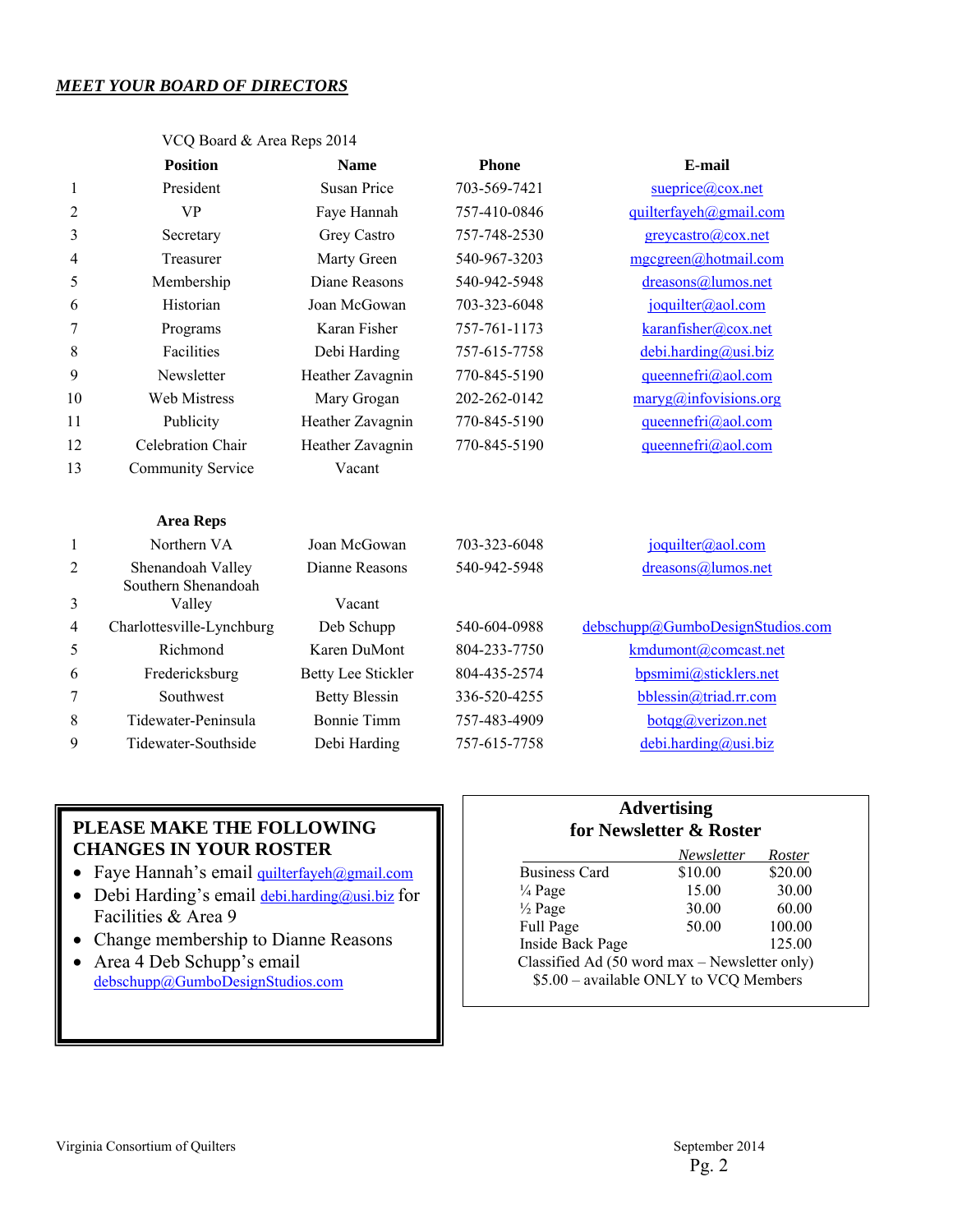### **VCQ General Meeting South Boston, VA August 9, 2014**

The meeting was held at the Berry Hill Resort and called to order at 12:50 p.m. by Susan Price, President. Susan thanked members Nikki Moshier and Joyce Jamerson of VCQ for helping with arrangements and Rhonda Vander Schagt of Berry Hill for all her work. A motion was made and accepted to approve the March 8, 2014 minutes. Pat Sappenfield made the motion to accept the minutes, Nancy Schrout seconded. Two cards were passed around for members Donna Pickett and Diana Burton. The Ricky Tims Seminar being held in April of 2015 in Delaware was discussed and information is also available on the VCQ.org website. The AQSG challenge using 1825 circa fabric line information is on AQSG.org.

The Virginia Quilt Museum's current exhibit, Stitching It All Together-the Threads that Unite Us, is on display until August  $23^{rd}$ . There will be a special tea event Aug  $23<sup>rd</sup>$  if anyone wants to attend. The next exhibit will be 4 parts: Men Who Quilt, VCQ Presidents Quilts, Select quilts of Anne Oliver's work and Fred Calland Designs. Remember you can support the VQM by volunteering, membership or participating in the upcoming decorate a Christmas Tree with 5" square ornament, contributed by quilters, which they sell to support the museum. A collection basket will be at the November meeting to collect any you would like to donate or mail to Karan Fisher.

Faye Hannah presented the Treasurer's Report showing January through July 2014. The checking account balance as of July 18, 2014 was \$17,402.94. The money market balance was \$10,373.03. A correction to the Vi Graves Scholarship fund will be made by subtracting \$600 from the fund-moving to Celebration income, used for two \$300 scholarships for Celebration 2014. The Vi Graves Scholarship fund balance is \$25. Celebration Income and Expenses were separated on the report. Marty Green made the motion to accept the corrected report, Marty Moon seconded. At this meeting, Faye Hannah is turning over the treasurer's position to Marty Green. Faye will continue her new position as Vice President.

Betty Blessin reported currently we have 259 members. We had 31 new members this year. The new member incentive for 2014 included a space on the membership form for the member who referred the new member. The member names have been put into a drawing for 30 fat quarters, which will be drawn at this November 2014 meeting. The theme for the year is "Quilting – Pass it

on". Betty Blessin announced that she has resigned the membership chair position and Diane Reasons will be taking over for the remainder of the term.

Upcoming VCQ meetings will be November 8 in Harrisonburg; March 14, 2015 in Williamsburg; May 9, 2015 in Blackstone. August & November 2015 are open for anyone to host us or help find a facility which the board can negotiate with.

Karan Fisher reported 65, plus 4 teachers registered at August meeting. We are in need of a community service chairman for the comfort pillows for mastectomy patients. This was a new project for 2014 and will continue through 2015. We plan on having the November meeting dedicated to Community Service with teams competing for "most made pillows from kits. Neva Hart will train members on how to document a quilt, and 4 different groups of guided tours will be given at the museum, with other surprises during the day.

The next newsletter deadline is September 12, 2014 for the August meeting. Information can be sent to Heather Zavagnin.

Joan McGowan, Historian, reported on VCQ's 30<sup>th</sup> anniversary president's quilts which will be displayed at the Virginia Quilt Museum for everyone to see at the November meeting.

A Celebration 2016 plea for a Chairman did bring some volunteers to be on the committee, while Heather Zavagnin volunteered to do registrations. Susan Price and Heather are spearheading the next Celebration with getting the facility booked and lining up teachers. Additional volunteers are welcome. There are lots of documents, records and forms already created, so no one has to recreate the wheel.

The slate of officers nominated for the November 2014 elections were announced. They included President-Susan Price, Secretary-Martha Berry, and Historian-Joan McGowan. Susan asked members to consider the Area Rep position still open for Southern Shenandoah (includes Roanoke).

The meeting was adjourned at 1:20 p.m.

Respectfully Submitted by Debi Harding, Acting Secretary.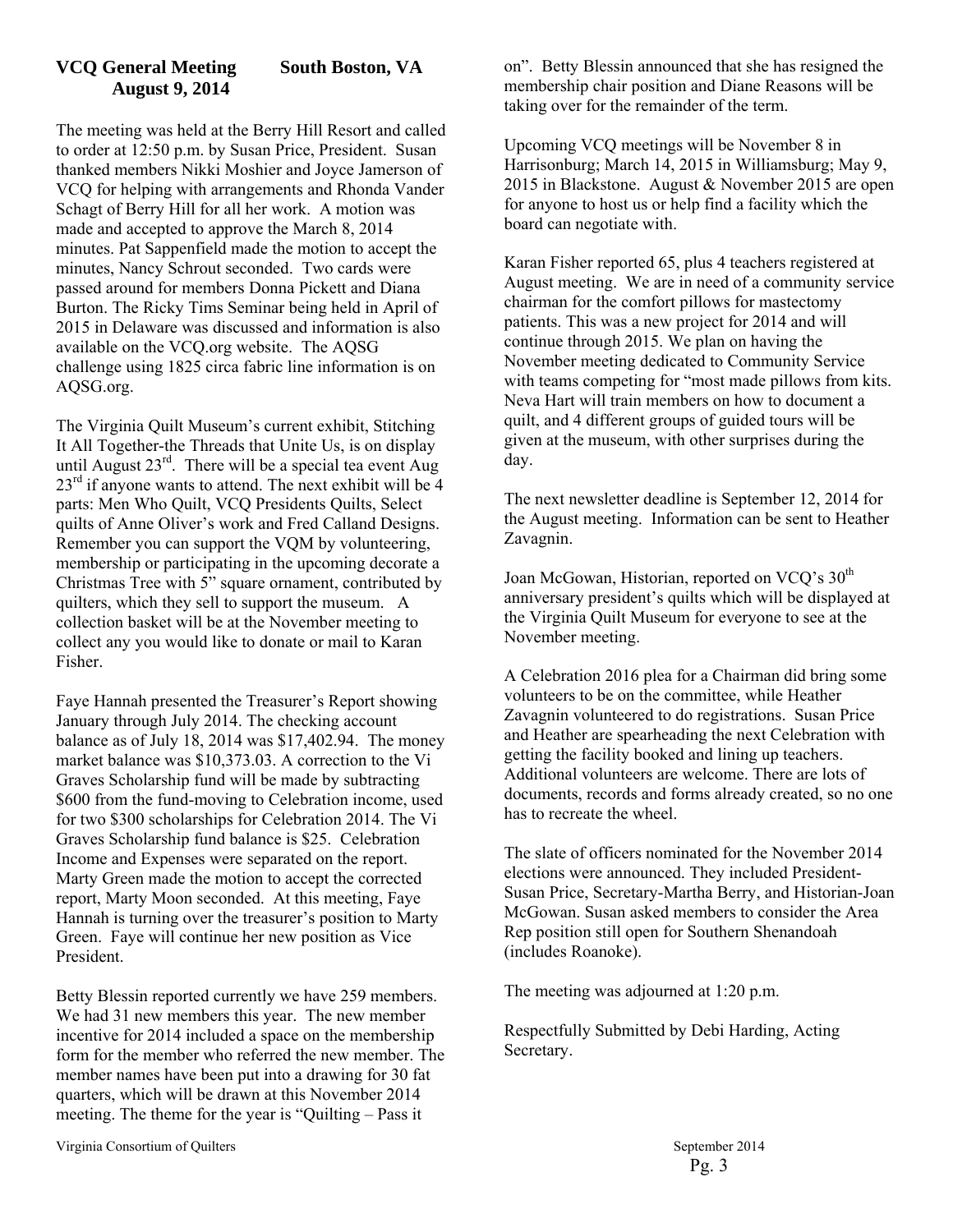### **September 20-21, 2014**

2014 Richmond Quilt Show Sponsored by Richmond Quilters Guild Commonwealth Building at the Richmond International Raceway Sat 10-6pm, Sun 11-5pm \$7 adults, \$3 children 16 and under \$5 group tickets (five or more) in advance through rqgshow@gmail.com www.richmondquiltguild.com/quiltevents.shtml

### **October 18-19, 2014**

**QUILT SHOW** sponsored by Madison County Quilt Guild & Madison Parks & Rec - Waverly Yowell Elem School

1809 North Main St., Madison, VA 22727 http://www.madisonquilters.org/ "Dear Jane" quilt raffle drawn end of show

**November 7-16, 2014**  Quilter's Quest Shop Hop - MD & northern VA www.quiltersquest.org

### **SWVA Quilt News**

We bring you news and updates on quilt and fiber art related events and activities in Southwest Virginia. Would you like to receive this monthly e- newsletter? Please sign up at http://kutauber.wix.com/SWVAQuiltNews

Do you know of an upcoming event? Would you like to see it listed in the SWVA Quilt News? Send an email to SWVAQuiltNews@aol.com

\*\*\*\*\*\*\*\*\*\*\*\*\*\*\*\*\*\*\*\*\*\*\*\*\*\*\*\*\*\*\*\*\*\*\*\*\*\*\*\*\*\*



**VCQ Events: March 14, 2015 Williamsburg May 9, 2015 Blackstone August 8, 2015 TBD November 14, 2015 TBD** 

### **CELEBRATION April 28 – May 1, 2016**

The following are the **Deadline Dates** for item submissions to the newsletter staff: January 16<sup>th</sup> 2015 for March 14<sup>th</sup> meeting **March 20<sup>th</sup> 2015** for May 9<sup>th</sup> meeting **June 12<sup>th</sup> 2015** for August  $8<sup>th</sup>$  meeting **September 14<sup>th</sup> 2015** for November  $14$ <sup>th</sup> meeting

Material can be sent electronically (preferred) to queennefri@aol.com OR mailed to: Heather Zavagnin, 87 White Oak Landing Rd, King William, VA 23086:

We send all VCQ emails from  $info(\hat{a})$  vcq.org. Please check your spam settings to always allow email from  $info@vcq.org$ . Thank you to everyone who is now receiving newsletters and announcements from VCQ by email. You are saving our organization significant money, and making your Newsletter Editor's job go much faster!

 **The current newsletter and past newsletters can be viewed and downloaded from the VCQ website at www.vcq.org**

 **Please contact Heather Zavagnin, queennefri@AOL.com or (770)845-5190, or Mary Grogan at webmistress@vcq.org if you are having trouble downloading a copy from the website or if you wish to receive a paper copy of the newsletter thru the US Postal Service.** 

 **If your current physical and/or email address needs to be updated, please fill out the application for membership form at the back of the newsletter or download from the website and send to Dianne Reasons, the Membership Coordinator.**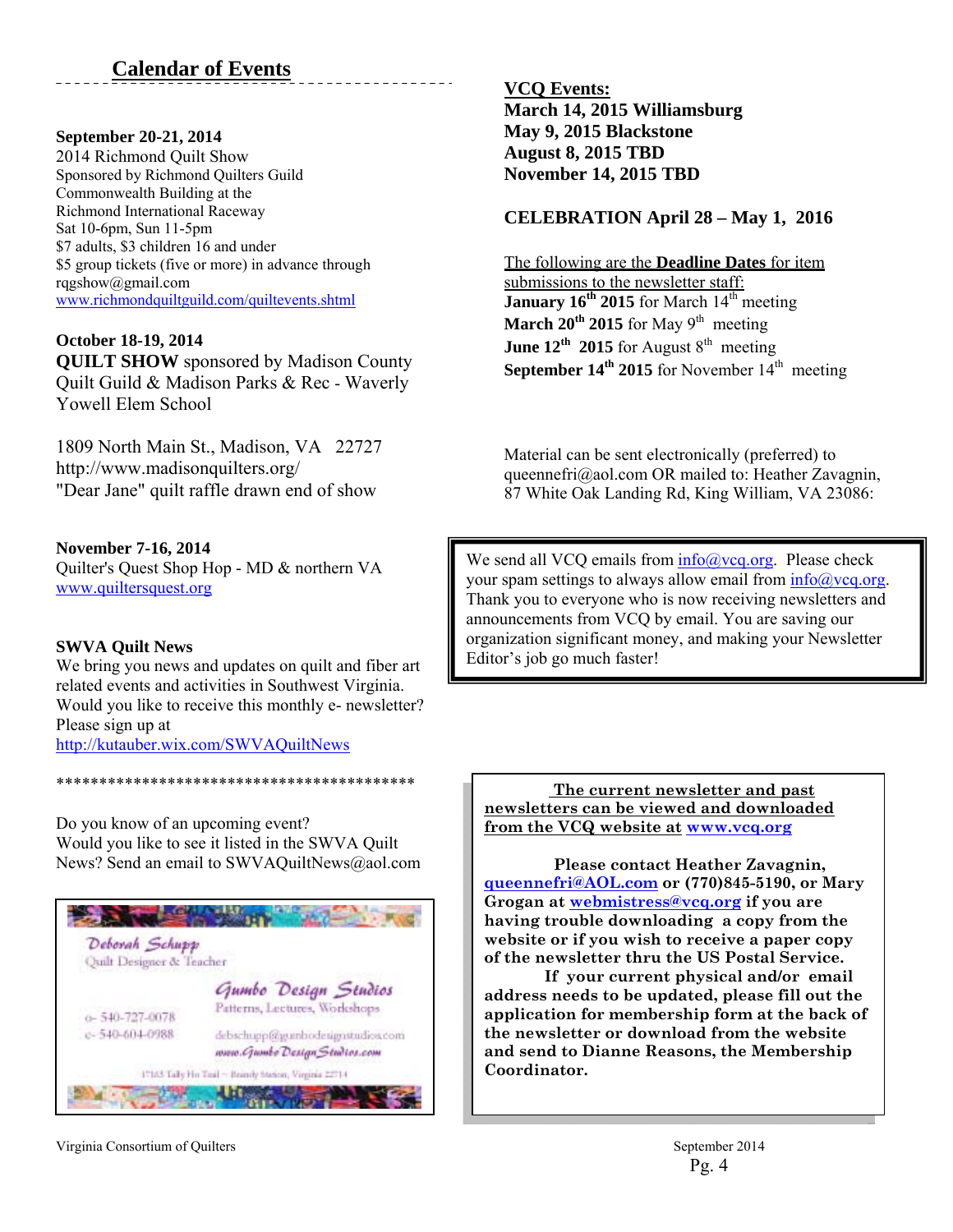

**VIRGINIA QUILT MUSEUM** 301 S. Main Street Harrisonburg, VA 22801 Phone 540-433-3818 Preserving, celebrating, and nurturing Virginia's quilting heritage

## **www.vaquiltmuseum.org**

Designated the "**official quilt museum of the Commonwealth**" by the General Assembly

## **September 2 ‐ December 20, 2014**

### **Here, There...Design is Everywhere - The Quilts of Anne Oliver**

Curated by Paula Golden

This beautiful retrospective exhibit demonstrates Anne's ability to find gorgeous quilt designs in everyday surroundings. Join us as we pay tribute to this very talented quilter.

## **Fred Calland Designs: Not Another Like It On the Block**

Curated by Hazel Carter

A beautiful retrospective exhibit showcasing one of America's great male quilters. Join us to enjoy the marriage of precision geometry, colors and design in order to create exceptional art.

### **Quilts of the Presidents: Virginia Consortium of Quilters, 1984 - 2014**

The Museum is delighted to exhibit the wonderful quilts that have been created as gifts for the past presidents of VCQ. Help us salute some of the great quilters of Virginia!

### **Men Who Quilt**

A juried exhibit of Virginia's Male Quilters

Come be amazed and inspired by the stunning quilts of some of Virginia's gentlemen. This exhibit looks at how men and women approach the art of quilting from very different perspectives.

### **Upcoming events:**

November 1 **Black Light Quilt Tour** 7 pm Reservations \$10 - limit 20

 Halloween might be over, but you may see more that you expect when a black light is focused on a quilt after dark. Don't be afraid of the dark. Bring a friend so you have a hand to hold.

December 13 **Christmas Tea** Reservations \$25 Tea served at 2pm

Let's Talk About Quilts - Our program to help you identify and learn more about "that old quilt" continues the second Saturday of each month from 10:30 am to 2:30 pm. Curator Gloria Comstock will examine and date up to 3 quilts per person. The first quilt is free with entrance fee (\$7 for non-members, free for members) and \$5 for each additional quilt. Fee supports museum and its work.

For a peak into the exhibits for 2015 we'll share this from **Jinny Beyers'** Newsletter.

 "Many of you know that I have long been a supporter of the Virginia Quilt Museum. Next year, the museum will be celebrating their 20th anniversary and I am delighted that they will be starting the year by featuring not only quilts I have made but favorite antique ones from my collection. Mark your calendars for February 3rd through March 21st, 2015. There will also be an artist's reception on February 21st. We will have more details for you as we get closer."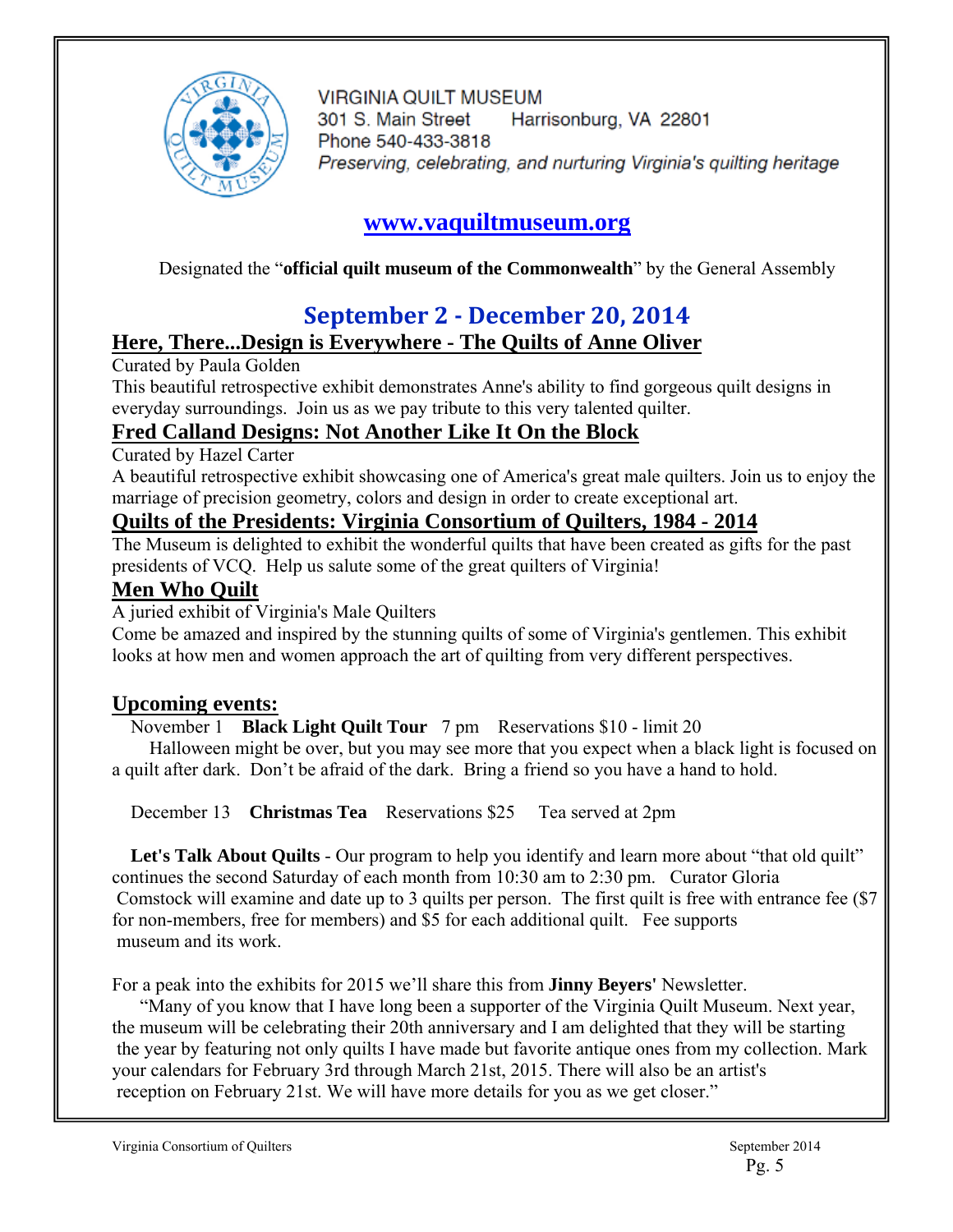## **Virginia Consortium of Quilters 2014 Application for Membership**

| Name: <u>Name:</u> Phone: ()                                                                                                         |                                        |                                               |                                     |                                                                                                                                                                                                            |
|--------------------------------------------------------------------------------------------------------------------------------------|----------------------------------------|-----------------------------------------------|-------------------------------------|------------------------------------------------------------------------------------------------------------------------------------------------------------------------------------------------------------|
|                                                                                                                                      |                                        |                                               |                                     |                                                                                                                                                                                                            |
| City: $\frac{1}{\sqrt{2}}$ State: $\frac{1}{\sqrt{2}}$ Zip: $\frac{1}{\sqrt{2}}$ Zip:                                                |                                        |                                               |                                     |                                                                                                                                                                                                            |
| check the box below.)                                                                                                                |                                        |                                               |                                     | Email address: The address of the set of the set of the set of the set of the set of the set of the providing my email address I understand that I will receive the newsletter electronically unless I     |
| $( )$ I wish to receive a <i>paper copy</i> of the quarterly newsletter.                                                             |                                        |                                               |                                     |                                                                                                                                                                                                            |
| yours will not.                                                                                                                      |                                        |                                               |                                     | Your membership can be paid for multiple years (up to 5 years) with this form. This date will be on<br>your membership card and the mailing label of each newsletter. If dues increase during this period, |
| () New Member (Referred by<br>Amt: $\frac{\text{M}}{\text{M}}$ (Make check payable to "VCQ")<br>(\$20.00 per year up to five years.) |                                        |                                               |                                     |                                                                                                                                                                                                            |
| () Renewal Amt: \$_____________(make check payable to "VCQ" and include SASE)                                                        | (\$20.00 per year up to five years.)   |                                               |                                     |                                                                                                                                                                                                            |
|                                                                                                                                      |                                        |                                               |                                     | Renewal Members Only: Please enclose with your payment, application and a self-addressed                                                                                                                   |
| stamped envelope (SASE) for your membership card.                                                                                    |                                        |                                               |                                     |                                                                                                                                                                                                            |
| I am a member of a local quilt guild/group: (-list all guilds)                                                                       |                                        |                                               |                                     |                                                                                                                                                                                                            |
| I teach and/or lecture about quilting.                                                                                               |                                        |                                               |                                     |                                                                                                                                                                                                            |
| I may be willing to drive others from my area to VCQ meetings. Yes                                                                   |                                        |                                               |                                     | N <sub>0</sub>                                                                                                                                                                                             |
| <b>Mail to:</b>                                                                                                                      | 41 Ashleigh Dr<br>Waynesboro, VA 22980 | <b>Dianne Reasons, Membership Coordinator</b> |                                     |                                                                                                                                                                                                            |
| For Membership Only:                                                                                                                 | Ck. No.<br>MCard Date:                 |                                               | Exp. Year:<br>Name Tag:<br>NPacket: | Area: 1988                                                                                                                                                                                                 |

Rev. 1/12/2013

Virginia Consortium of Quilters September 2014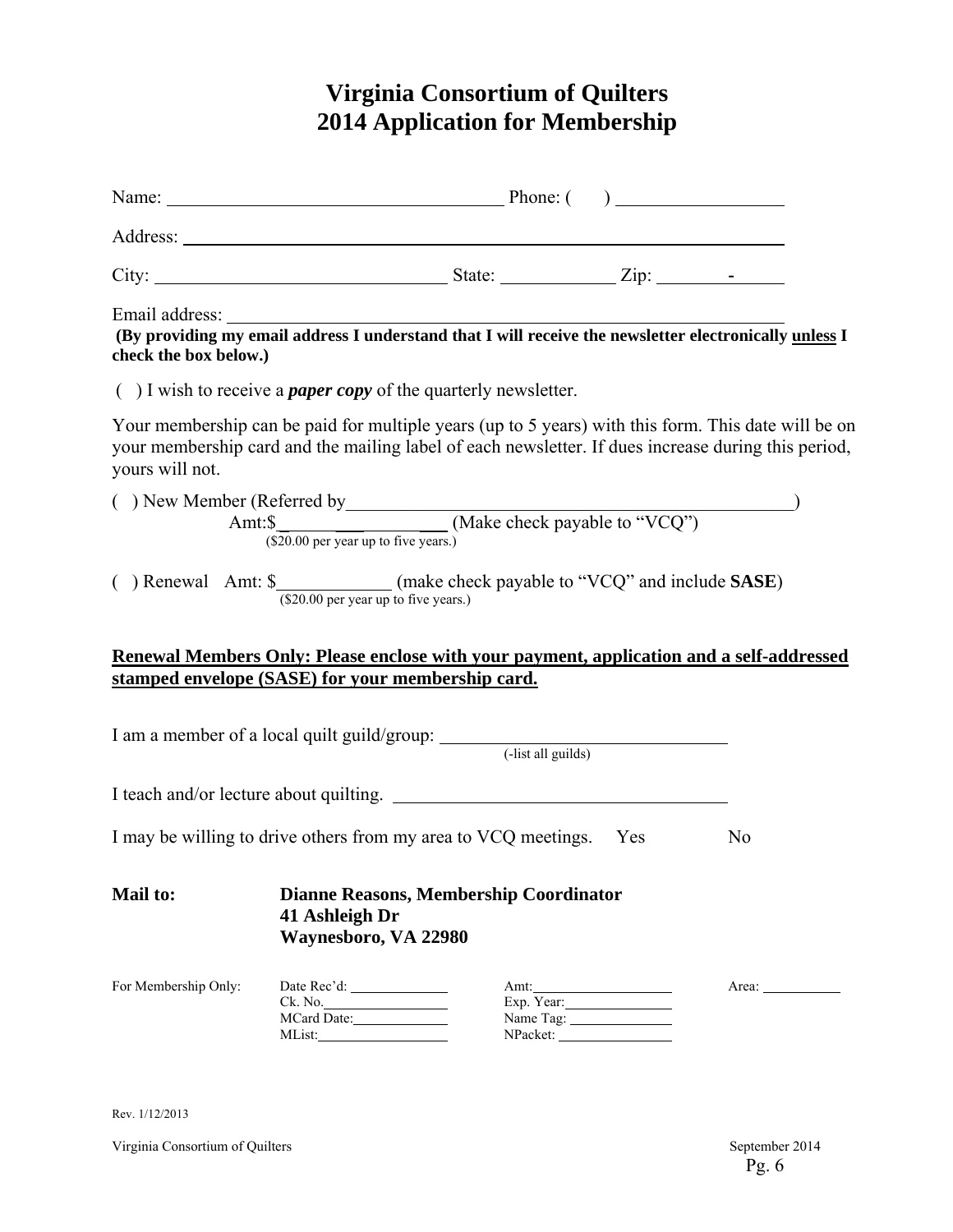### **Virginia Consortium of Quilters Meeting in Harrisonburg, VA November 8, 2014**

### **Meeting Location**:

**Community Mennonite Church** 

70 S. High Street, Harrisonburg, VA 22801 Phone: (540) 433-2148 cmchurch@ntelos.net

### **Directions to Community Mennonite Church:**

Take I-81 to exit 247B, which is West Market Street, Highway 33. Go approximately 1.8 miles to N. Main Street (you are facing the courthouse on Court Square), turn right, turn left, turn left, turn right (half way around the square) onto Rt. 33 West. (You have just passed Ragtime Fabrics!) Go two blocks to the intersection at the top of the hill for Route 42 (S. High Street), turn left and go one block and turn left on Water Street. The driveway to the church is an immediate left in front of the church. There is a ramp on the left side of the building and parking is in front, the left side and behind the church.

### **FROM: Holiday Inn Harrisonburg to Community Mennonite Church**

Leave Holiday Inn to Linda Lane, turn right, immediately turn right onto Route 33 (which will be West Market Street). Follow the above directions to Community Mennonite Church.

### **Accommodations**:

The Holiday Inn Harrisonburg

1400 East Martket Street, Harrisonburg VA 22801 Phone: (540) 433-2521 Directions to hotel: From I81 take Exit 247A – Go to first stop light and make a left onto Linda Lane. As soon as you get on Linda Lane you will make an immediate left and we will be at the top of the hill.

The special group rate is \$95.99 (\$107.32 with tax) per room for single King bed or for two double beds. *Make sure to mention VCQ when making your reservation*. The special group rate is guaranteed until October 24, 2014.

### **To make reservation online:**

 Go to www.holidayinn.com/harrisonburgva Enter Check-in and Check-out dates In Group Code box enter: **VCQ**  Click "View Rates" and book the room size you want

The hotel has a restaurant which serves Breakfast (NOT included in the room charge) and Dinner **We will have donuts and coffee at the church meeting location.**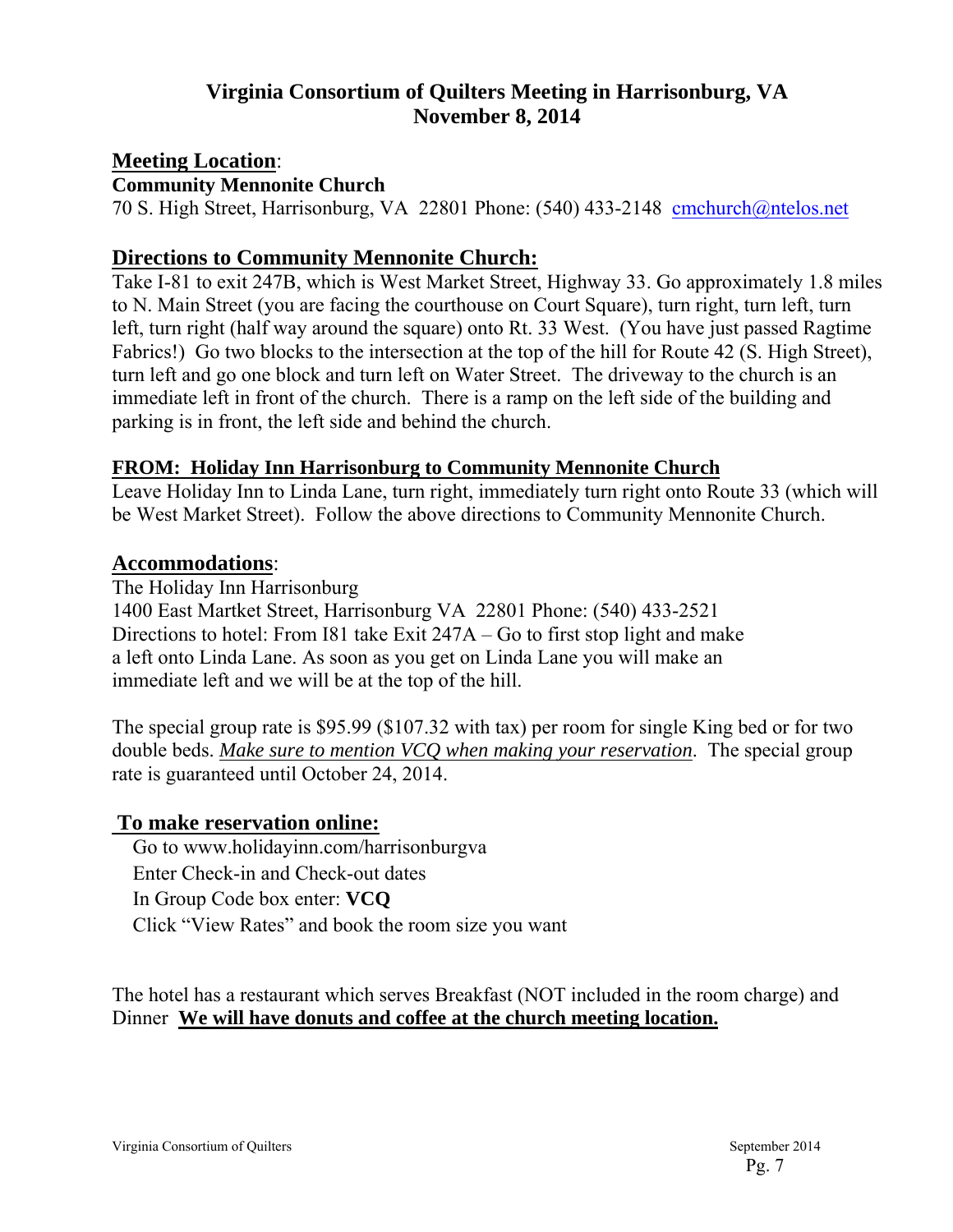### **Notes from Karan:**

Your registration form and check to VCQ must be **postmarked by Friday, October 24, 2014** (2 weeks prior to event).

### *Registrations will close after this date without exception. Any registrations postmarked after October 24, 2014 will not be accepted and will be returned.*

*P*lease fill out your registration form completely as this information is very vital to ensure proper confirmation mailing of your postcards.

### **You will receive a postcard with your registration confirmation – Bring your postcard!!**

**It is your MEAL TICKET for lunch and door prize drawing.** 

### **Any cancellations must be made by Friday, October 24, 2014 to obtain a refund.**

**Please wear your nametag to the meeting so we can put names and faces together.** 

### **Friday, November 7, 2014 Schedule: Dinner on your own**

| $\geq 6:30-8:00 \text{pm}$ | VCQ Board Meeting Washington Room in the Holiday Inn |
|----------------------------|------------------------------------------------------|
| $\triangleright$ 8:00PM    | <b>Celebration Board Meeting</b>                     |

### **Saturday, November 8, 2014 Meeting Schedule:**

| $*8:00 - 9:00AM$ Registration           |                                                                       |
|-----------------------------------------|-----------------------------------------------------------------------|
|                                         | * 9:00 – 9:30AM Welcome by Meegan Carr, Executive Director of VQM and |
|                                         | presentation "Your Virginia Quilt Museum".                            |
|                                         | $*10:00 - N$ oon VQM Tours A & B, Workshops                           |
| $*$ Noon – 12:45PM Lunch                |                                                                       |
|                                         | $* 12:50 - 1:15PM$ Business meeting                                   |
|                                         | $* 1:15 - 3:15 PM$ Study Group, VQM Tours C & D, Workshops reconvene  |
| $*3:45 - 4:00 \text{ PM}$ Show and Tell |                                                                       |

**VCQ will be scheduling meetings all over the state. If your guild would like to sponsor a meeting contact one of the Board members. If you know of a quilting teacher we would be interested in, please contact Karan Fisher, Programs Chair at karanfisher@cox.net, or 757-761-1173** 

Virginia Consortium of Quilters September 2014

Pg. 8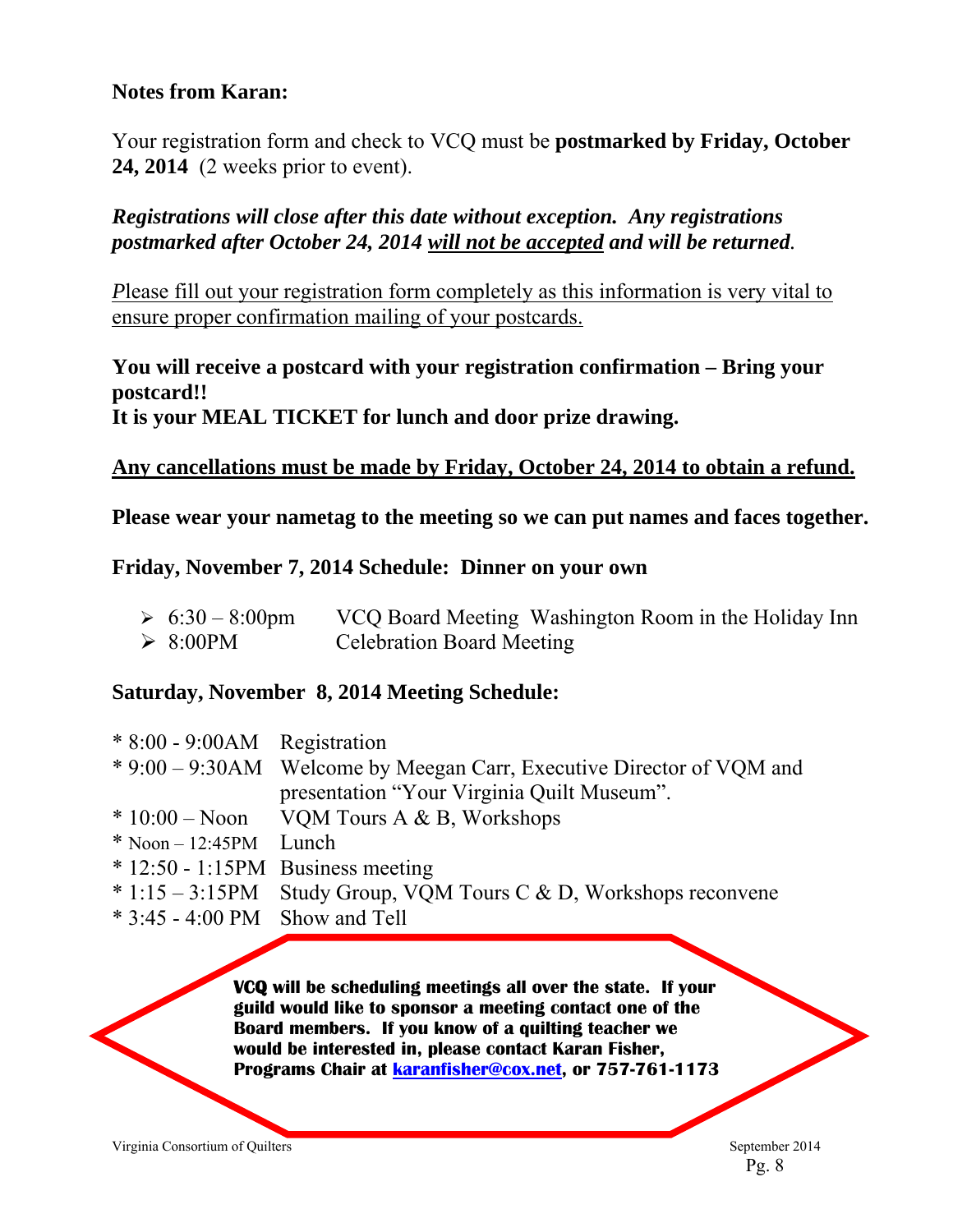# Shops Near Harrisonburg Area

### **Ragtime Fabrics**

60 W. Market Street Harrisonburg, Virginia 22801 Phone: 540-434-5663 Email: ragtimefabrics@gmail.com Social Media:Facebook | Pinterest

### **Rachel's Quilt Patch**

40 Middlebrook Ave Staunton, VA 24401 Phone: 540-886-7728 Email: rachelsquiltpatch@comcast.net Website: www.quiltandsewonline.com

### **145 Art & Design Studio**  145 E. Davis Street Culpeper, Virginia 22701 Phone: 540-825-5620 Website: http://145artanddesignstudio.com/

### **Patch Work Plus**

17 Killdeer Lane, Dayton, VA 22821 Phone: 540-879-2505 Email: cynthia@patchworkplusva.com Website: www.patchworkplus-quilting.com

### **Quilt and Sewing Center** 3940 Plank Road Suite Y

Fredericksburg, VA 22407 Phone: 540-548-2377 Email: quiltandsewwithus@verizon.net Website: www.quiltandsewonline.com

### **Sew Classic Fabrics** 121 Carpenter Lane Harrisonburg, Virginia

Phone: 540-421-3309 Email: SewClassicFabrics@gmail.com Website: www.facebook.com/SewClassicFabrics

### **Norma's Fabrics**

856 Statler Blvd, Suite E Staunton, VA 24401 Phone: 540-490-0361 Email: normasfabric@gmail.com Social Media: Facebook

### **Cottonwood**

2035 Barracks Road, Charlottesville, VA 22903 Phone: 434-244-9975 Website: www.cottonwoodquiltshop.com

**The Quiltery**  5499 N Lee Hwy, Fairfield, VA 24435 Phone: 540-377-9191 Email: thequiltery@earthlink.net Website: www.quilteryonline.com

**The Crazy Cousin**  4131 Plank Road Fredericksburg, VA 22407 Phone: 540-786-2289 Website: www.facebook.com/pages/The-Crazy-Cousin/442487505803358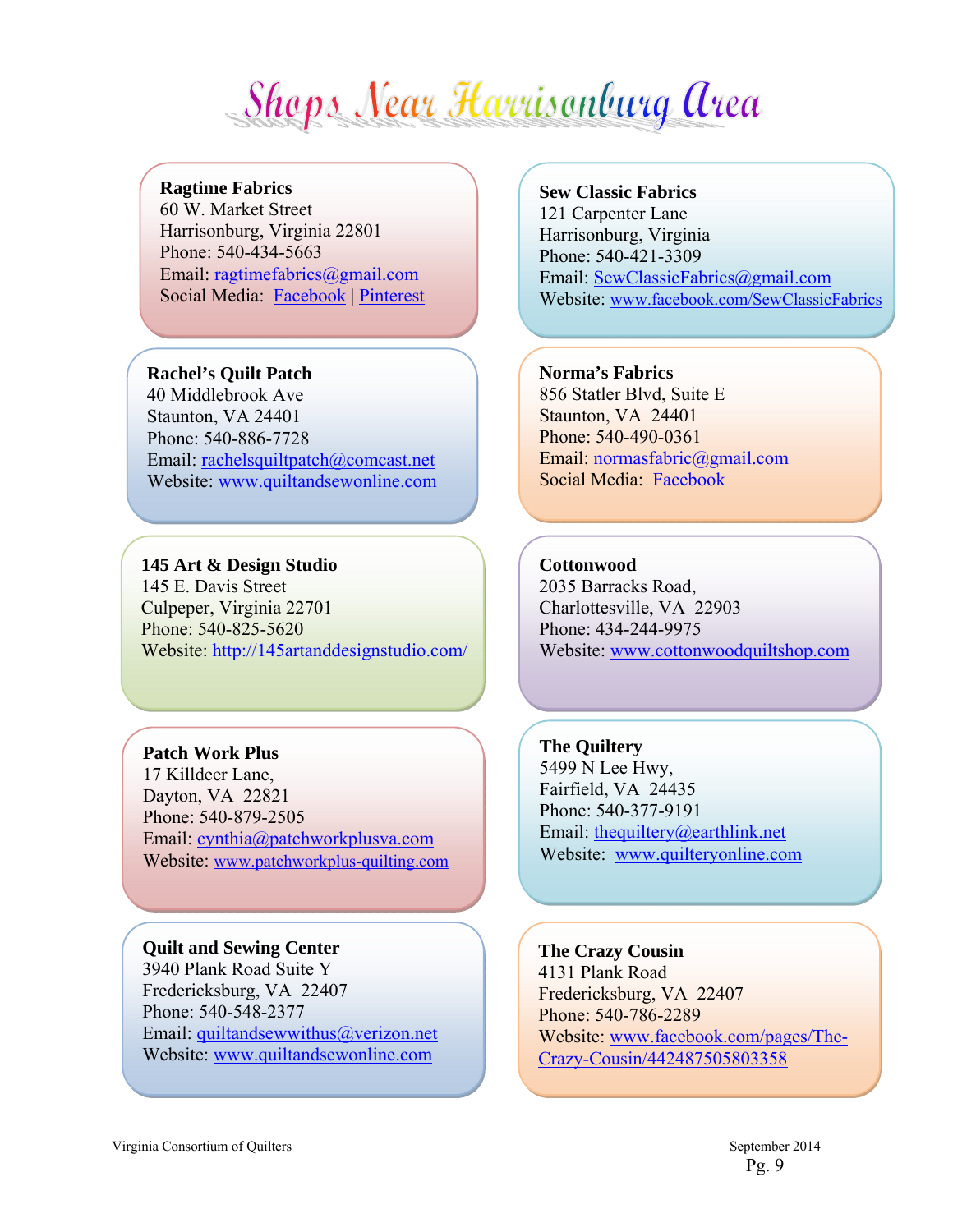

As a quilter, and only for a short period of time compared to many of you, I am so very fortunate to have been introduced to the Virginia Consortium of Quilters by my quilting friends and "bee" buddies. It took only one meeting and attending one "Celebration" that I knew this was the place for me! I have flourished as a quilter and am still learning new  $\&$  exciting things about quilting and textiles through the workshops that I have taken and just through conversations with all of you. I attended the  $25<sup>th</sup>$  Anniversary meeting and here we are celebrating VCQ's  $30<sup>th</sup>$  Anniversary….how exciting! I sincerely hope that you, our members, consider joining us on November  $8<sup>th</sup>$  in Harrisonburg, VA to help celebrate this auspicious occasion. We have chosen to commemorate our  $30<sup>th</sup>$  by spending the day giving back to community, by acknowledging the history of quilt making with our visit to the Virginia Quilt Museum and quilt documentation, and simply through the warmth of a quilters' fellowship.

We have a lot of activities planned for you at the November  $8<sup>th</sup>$  meeting. To kick the day off, Meegan Carr, Executive Director of the Virginia Quilt Museum will welcome VCQ and give a PowerPoint presentation entitled "Your Virginia Quilt Museum". Following her presentation **and** while our 2 workshops are in session, we have arranged with Meegan to have 4 guided tours of the museum and the current exhibits. Each tour will take approximately 1 hour and are scheduled for 10am, 11am, 1:15pm and 2:15pm. Please make a  $1^{st}$  &  $2^{nd}$  choice of which tour you wish to take on the registration form. Your confirmation postcard will have your workshop choice and your tour choice noted. If you would rather visit the museum at your own pace, that is perfectly fine. The workshops in session are structured minimally enough to allow you to leave and return with little to no disruption of the workshops. In the afternoon, Neva Hart will be conducting a study group with regard to quilt documentation. You will find the information on that a little further down in the newsletter.

> I also send a "challenge" to you. Every year the Virginia Quilt Museum decorates a Christmas tree with a 5" square ornament that is made by a quilter. Wouldn't it be lovely if every ornament on that tree be one that is made by a VCQ member? These quilted ornaments are also sold to museum visitors through the gift shop to help bring in revenue. So, I challenge you to bring a 5" square quilted ornament to contribute to the Virginia Quilt Museum. I will have a basket at the meeting to collect them and to present them to Meegan Carr following her presentation. So, how many little "elves" do we have disguised as quilters??? If you are unable to attend the

November 8<sup>th</sup> meeting, you can still make an ornament and mail them to me to take to the meeting. My address is at the bottom of the registration form. Hope to see many of you in November…..just one more note…..PLEASE wear your name tag so I can properly say "Hello" to you. Some days I have a hard enough time remembering my own name! Until then, keep on stitchin'!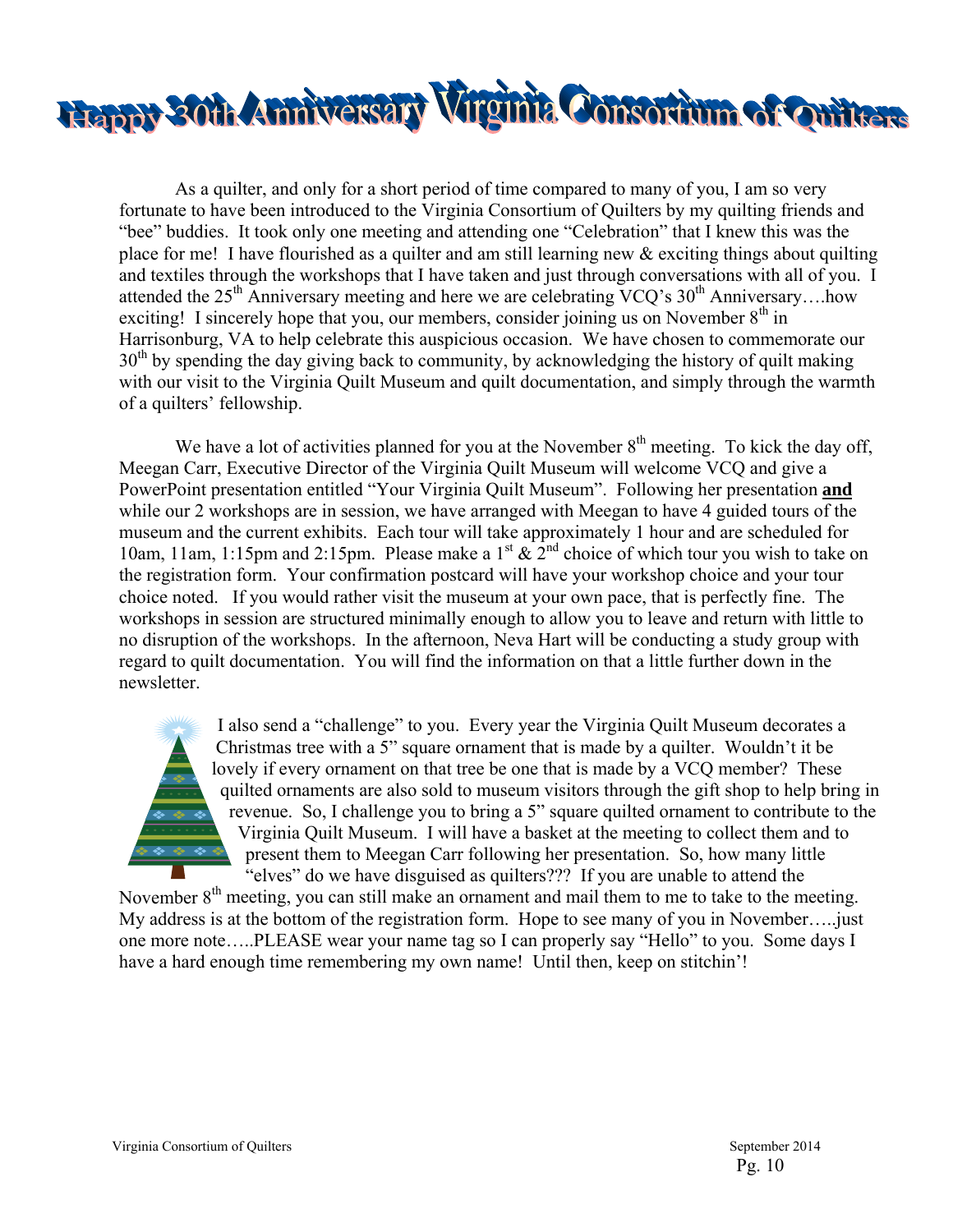## **Quilt Documentation Training & Study Group**



We are very pleased to welcome Neva Hart to our November  $8<sup>th</sup>$  meeting. Neva will be conducting a Quilt Documentation Training & Study Group from 1:15pm – 3:15pm for registered VCQ members. You will receive "hands on" documentation training on one personal quilt that the participant is allowed to bring in order to gain the necessary knowledge and comprehension of the documentation process, thereby culminating in VCQ's continuous efforts of quilt documentation. After receiving such training, it is VCQ's desire to encourage those trained to become a part of VCQ's resources for future scheduled documentation dates. If this interests you and you wish to participate in future documentation dates as the one who is doing the documenting, please indicate on the Registration Form your participation in this study group by placing a check mark in the box in front of **Study Group: Quilt Documentation Training with Neva Hart**. There is no additional registration fee to attend this Study Group. The one quilt you are allowed to bring can be either an older quilt (prior to 2000) or a new quilt (2000 – 2014). Please check mark the YES box if you are bringing a quilt to be documented.

### **Workshops \*\*\*\*\*\*\*\*\*\* Workshops \*\*\*\*\*\*\*\*\*\* Workshops \*\*\*\*\*\*\*\*\*\***

### **Workshop A: Community Service Project - Post Mastectomy Comfort Pillows**

### **Skill level: All levels**.

**Machine workshop:** VCQ regularly selects a project as part of the guild's Community Service program. For our November 8, 2014 VCQ meeting we will be making these wonderful Post Mastectomy Comfort Pillows with bag to have a **Community Service Day.** To add some fun and excitement to our dedicated Community Service event, there will be a little friendly competition. Those registered will be assigned to one of two teams. Each team will start out with the same number of comfort pillow/bag kits with sewing instructions. When directed to "commence construction", each

Virginia Consortium of Quilters  $\sim$  2014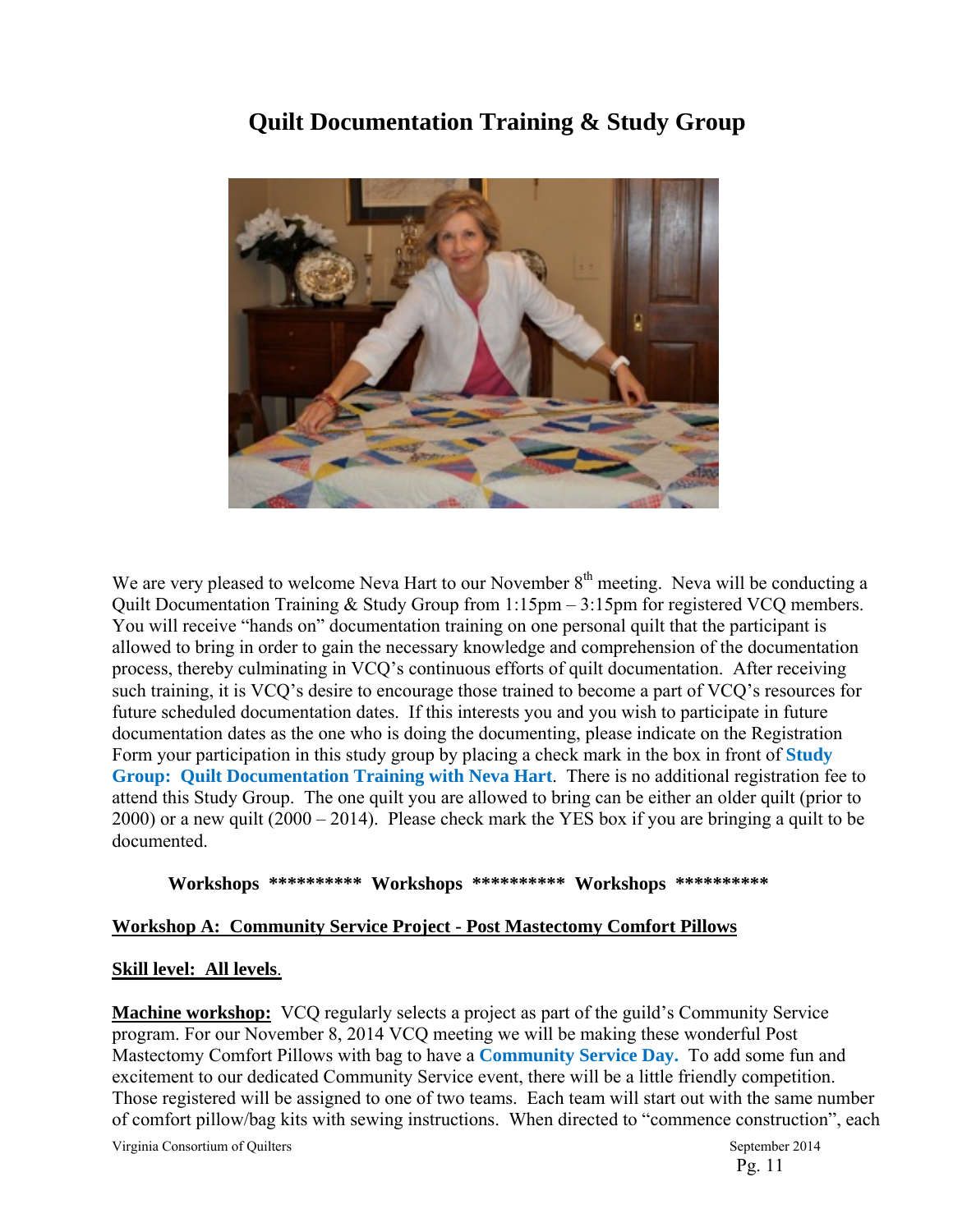

team will strategize and organize their production of these items to see which team can produce the most. If by some chance the kits are completed and there is still time to make more; fabric & batting will be on hand to do so. It will be one large "come quilt with me atmosphere", cutting, pressing, sewing and socializing.

 VCQ will then give them to Breast Cancer Centers or clinics throughout Virginia for breast cancer patients. As a side note: We are still seeking someone to Chair the Community Service Project and should you **or** you & a friend be interested, please contact me or Susan Price. It just might be something very rewarding. Another way to help VCQ to

achieve this is to either participate in the workshop, or donate 100% cotton or cotton flannel fabric of any color, pattern, or print, donate Fiberfil/Poly-fil for the pillow stuffing, and to provide names of Breast Cancer Centers, clinics, hospitals, etc. located in cities, counties, & communities in Virginia.

### **Materials & Supplies:**

- Kits  $&$  pattern will be provided in the workshop
- Rotary Cutter and Ruler
- Thread and pre-wound bobbins (neutral colors: white, beige, tan, light grey)
- Sewing machine in working order, already threaded
- $\bullet$  Basic sewing tools & supplies





**Workshop B: Come Quilt With Me.** Bring your own project to work on as you sit and quilt with other members and experience some good fellowship.



Virginia Consortium of Quilters September 2014

Pg. 12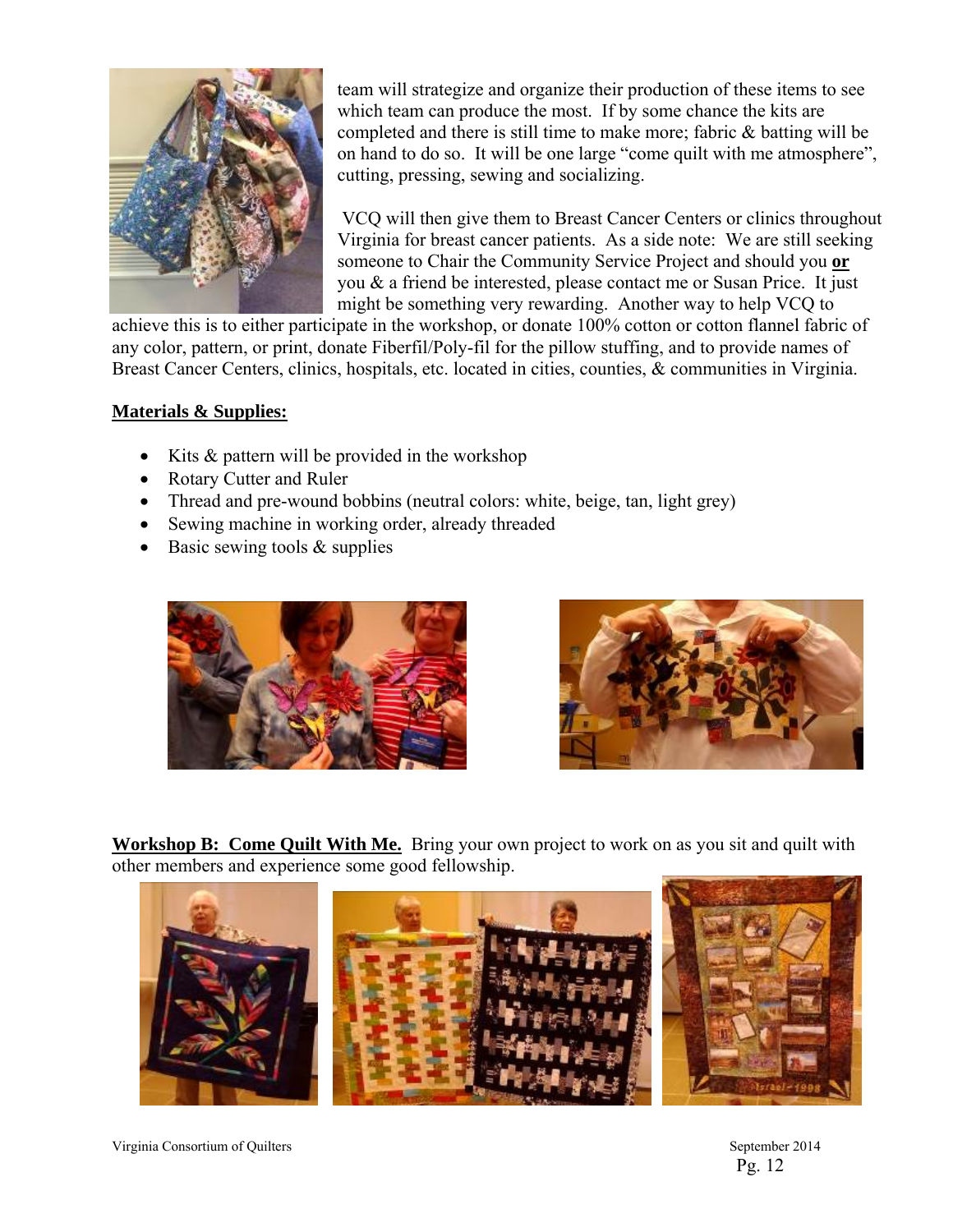### **2014 Membership Incentive**

### **2014 Membership**

As of September 10th there are 253 members; 34 new members and 219 renewals. If you know someone who still needs to renew encourage them to send in their renewal now. If you have a new member prospect in mind please let them know that dues are just \$20 a year. VCQ is a great way to get together with fellow quilters from across Virginia and share our passion for quilting. A membership form may be found in this newsletter or online at www.VCQ.org.

### **2014 Membership Incentive**

This year is the 30th anniversary of VCQ and to help celebrate our theme, *"Quilting. . .Pass it On",* we are offering our members chances to win a gift package of 30 fat quarters. Pass on the knowledge of quilting by referring a new member to VCQ. For each new member you refer, your name will be entered into a drawing for the gift package which will be held at the November meeting in Harrisonburg. The more members you recruit the more chances you have to win. Just make sure to ask the person you recruit to write your name on the membership form as recruited by.

### **TREASURER'S REPORT AS OF September 16, 2014**

Money Market: \$ 10,373.03 Checking Account: \$ 11,713.37

## PG Fiber2Art

Susan Price and Elizabeth Gibson **Original Design Thermofax Screens Custom Screens from your designs** Etsy Shop: http://www.etsy.com/shop/PGFiber2Art Email: PGFiber2Art@gmail.com Original design thermofax screens for use on fabric, paper, or other surface design. Use with screen printing inks or textile paints.

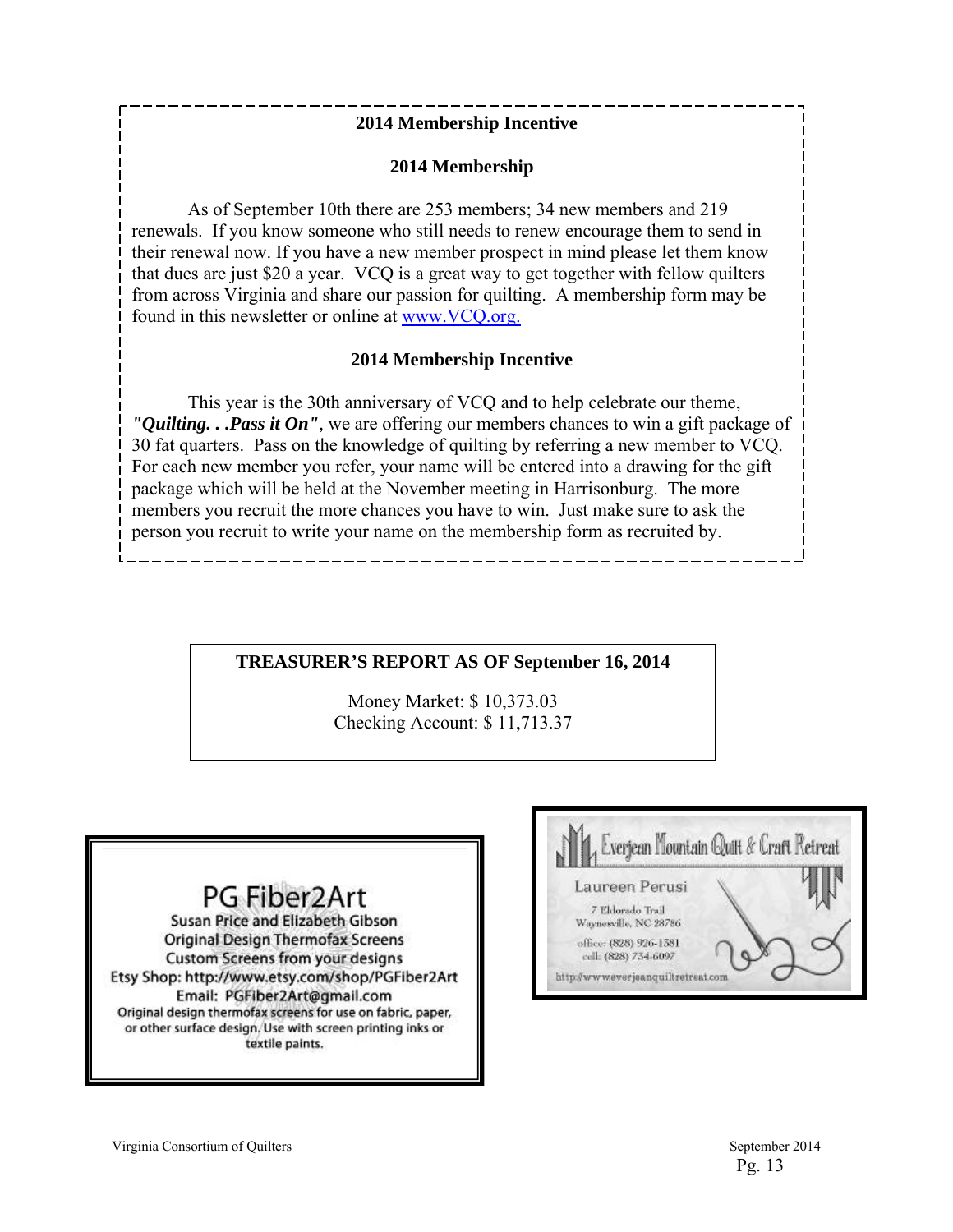### **COMFORT PILLOW w/ BAG FOR MASTECTOMY PATIENTS**

This pattern was originally designed by members of the Shenandoah Valley Quilters Guild. Pillows are used by those who have had breast or underarm surgery. The cushion is placed between the arm and the torso to lessen direct pressure on the wound area. Machine wash and dry all fabric before sewing. Remove all selvedges. Use ½" seams, unless otherwise indicated. Please read all of the instructions before constructing the pillow or bag.

### **To make the pillow: (1 fat quarter needed, or fat eighth if using cotton & flannel)**

Cut 1 piece cotton fabric,  $8\frac{1}{2}$ " x 11  $\frac{1}{2}$ "

1 piece cotton flannel,  $8\frac{1}{2}$ " x 11 $\frac{1}{2}$ "

2 pieces thin batting or fleece,  $8\frac{1}{2}$ " x 11 $\frac{1}{2}$ "

Stack the pieces in the following order:

Batting or fleece Flannel, right side **up**  Fabric, right side **down**  Batting or fleece.

Pin securely**.** 

Leaving a 3" opening for turning, sew around the pieces using a scant  $\frac{1}{2}$ " seam allowance. Lengthen your stitch to accommodate the bulk of the layers. Use a walking foot or even-feed system to help prevent layers from shifting. Clip the corners and turn the cushion right side out. Stuff lightly with polyester filling (you want the cushion to be full, but not hard). Hand stitch the opening closed.

### **CARRYING BAG: (1/2 yd needed)**

Cut: 1 piece main fabric, 2 ½" wide from selvedge to selvedge, for the handle.

2 pieces main fabric,  $10\frac{1}{2}$ " x  $13\frac{1}{2}$ " 2 pieces lining,  $10 \frac{1}{2}$ " x  $13 \frac{1}{2}$ "

Make handle: Using 2  $\frac{1}{2}$ " strip of fabric, fold both long edges in, wrong sides together, to meet in the center of the strip. Press.

Fold length of strip in half with folded in edges inside and short raw edges matching. You should have a strip  $1\frac{1}{4}$ " wide by approximately 18-20" long. Press.

Topstitch 1/8" from each edge and one or two times down the center of the strip (the more stitching, the firmer the handle).

Place main fabric rectangles together and sew around three sides, leaving one short side open for the top of the bag. Repeat with lining fabric. Turn the main fabric bag right side out. Leave the lining inside out. Press both.

Fold top edges of each bag under about ½". Place lining inside main bag, wrong sides together. Insert handle ends at each side seam between the main fabric and the lining.

Edge stitch around top of bag. Backstitch over each handle end to secure. Stitch around the bag a second time <sup>1/2</sup> from edge, being sure to backstitch over the handle again. Slide pillow inside bag.

Directions modified by Susan Price for VCQ, March 2014.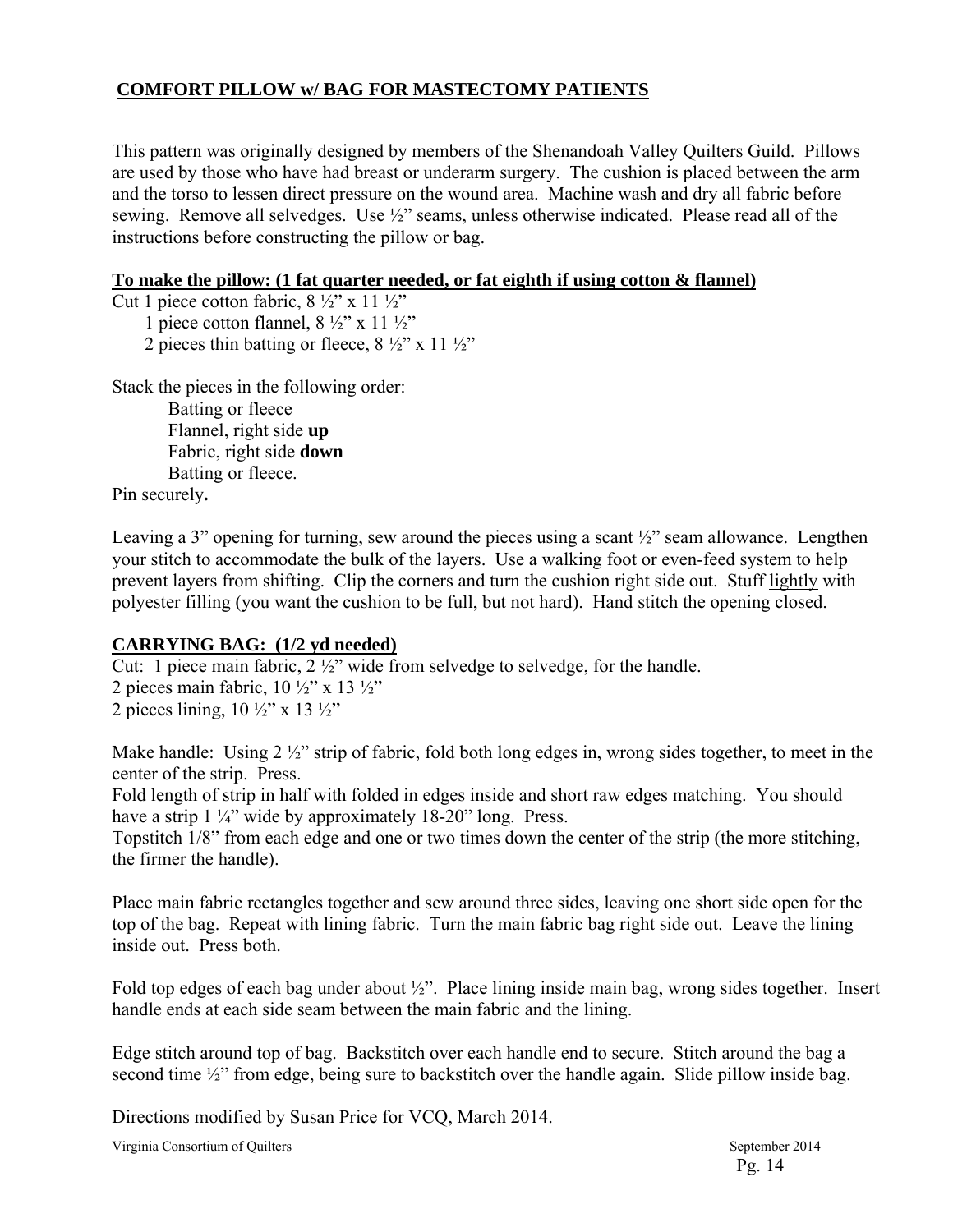## **VCQ WORKSHOP REGISTRATION FORM**

Registration form deadline: **October 24, 2014 Registrations will close after this date without exception. Any registrations postmarked after October 24, 2014 will not be accepted and will be returned. Any workshop cancellations prior to the deadline are eligible for a refund.**

| Name    |       | Member |              | Non-Member |
|---------|-------|--------|--------------|------------|
| Address |       |        |              |            |
|         | City  |        | <b>State</b> | Zip        |
| Phone   | Email |        |              |            |

Choice of Workshop (includes lunch). Circle letters and indicate choice on line.

Workshop A: Community Service Project Workshop B: Come Quilt with Me

### **Tour A: 10:00AM Tour B: 11:00AM Tour C: 1:15PM Tour D: 2:15PM**

Workshop Choice\_\_\_\_\_\_\_\_\_\_\_\_\_\_ Tour 1st choice\_\_\_\_\_\_\_\_\_\_\_\_\_\_\_ Tour 2<sup>nd</sup> choice\_\_\_\_\_\_\_\_\_\_\_\_\_\_\_

### **Study Group: Quilt Document Training with Neva Hart. Bringing (1) quilt? YES**

| Cost                                             |                    |
|--------------------------------------------------|--------------------|
|                                                  |                    |
| Member, Community Service/Come Quilt with Me     | \$25               |
| Non-member, Community Service/Come Quilt with Me | \$35               |
|                                                  |                    |
| Host Guild Non VCQ committee member              | $$10**$ lunch only |

\*\*A host guild non-VCQ committee member may register as a guest only for \$10 to include lunch and the business meeting. A non-VCQ visitor may attend any business meeting only and both must pre-register in order to have an accurate count for lunch.

Amount enclosed:  $\$$  Pattern or supply fee, if any, is paid to teacher at time of class.

Are you willing to be a class helper? Yes No

Are you bringing a sewing machine to Community Serviced/Come Quilt with Me? Yes No

Were you referred or invited by a VCQ member? Yes No If so, please write in their name

Special lunch requirements: Box lunches with a sandwich will be provided Vegetarian Gluten-free Allergic to

Send Workshop registration form and your check made payable to VCQ to: **Karan Fisher, 1213 Rittman Road, Virginia Beach, VA 23464** 

Virginia Consortium of Quilters September 2014 Questions? Contact Karan Fisher @ 757-761-1173 or **karanfisher@cox.net.**

Pg. 15